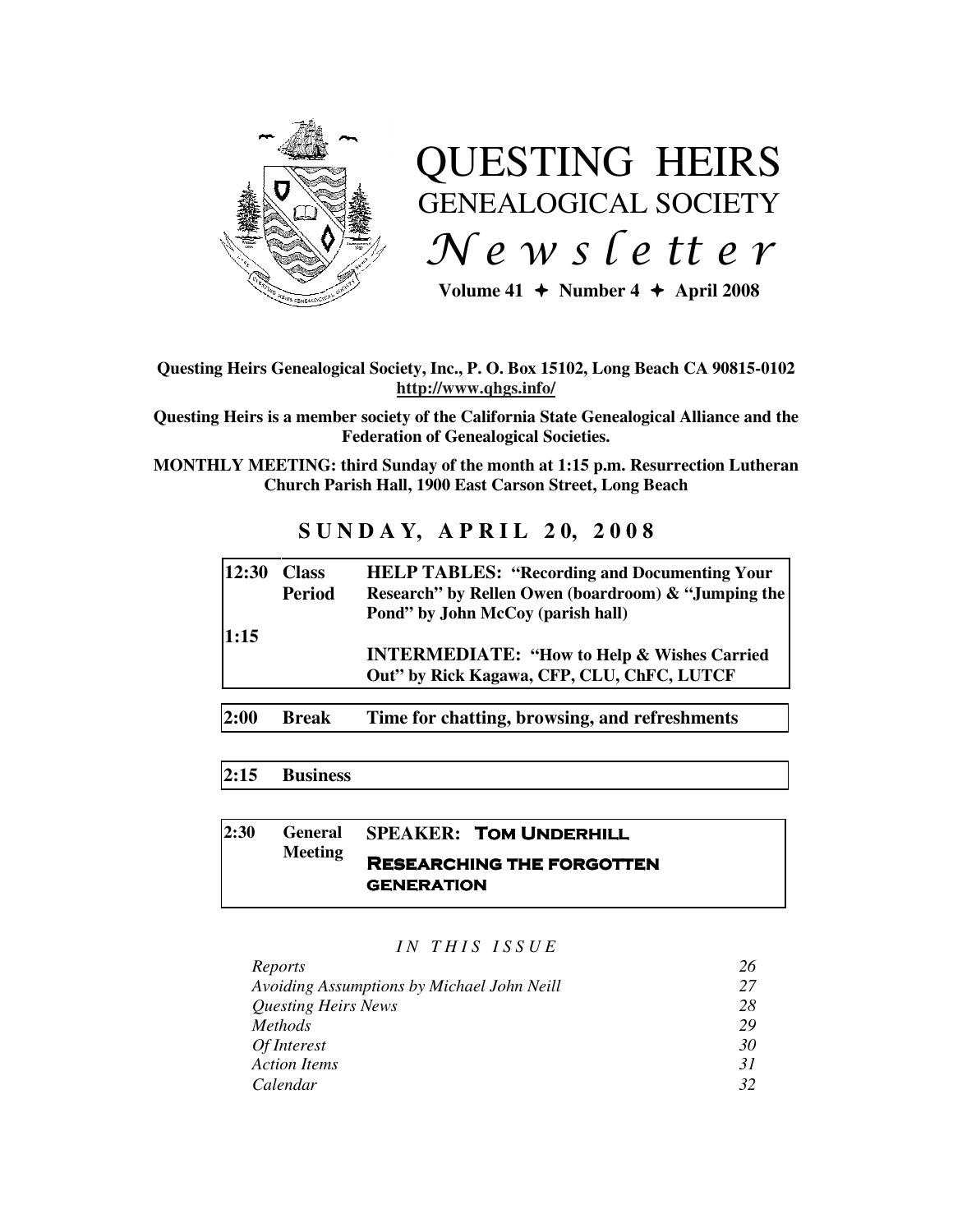#### **A P R I L M E E T I N G**

#### **PROGRAM Researching the Forgotten Generation**

If your first interaction with genealogy was a pedigree chart, then this is for you! You'll learn the importance of your generation's oral and situational history and how to transform it into a comprehensive, recorded story. This fun and exciting class covers methods and techniques to identify events in your lifetime and ways to fill in the blanks in your story, as well as dealing with sensitive issues such as privacy and the skeletons in your closet.

#### **SPEAKER: TOM UNDERHILL**

Tom is the publisher and senior designer at Creative Continuum, a book design and publishing company specializing in high-quality, shortrun books. During the last several years, Tom and his company produced more than 375 family history heirloom books, printed more than 9.5 million pages and scanned more than 10,000 photographs. In 2007, Creative Continuum was nominated for the *Orange County Business Journal's* Family Owned Business Award*.*

His speaking experience includes most of Southern California's family history fairs and other major genealogical conventions. He has also presented at the Utah Genealogical Association's annual conferences, at the International Association of Jewish Genealogical Associations, and at the 2005 FGS annual convention in Salt Lake City.

Our speaker will have the following books available for purchase at our April meeting:

- *Dead Men Tell No Tales: How to Record Your Family's Oral History* - \$15
- *Make Your Photos Zing!* (black/white photo retouching) - \$15
- *Make Your Photos Really Zing!* (color photo re touching) - \$25
- *Lock the Boogie Man Out of Your Computer* (internet safety) - \$20
- *My Life Story* \$20
- *My Life Story 20 Questions Interview Pak* \$20

#### **M E M B E R S H I P R E P O R T Sally DAVIS (562) 429-7803**

MARCH MEETING ATTENDANCE Members: 36 Guests: 4

RENEWAL Betty Bell FELDMAN Sustaining 9/08

#### **F I N A N C I A L R E P O R T David WERTS (562) 431-7790**

February Income  $\qquad$  \$ 63.37 February Expenses  $$360.04$ Checking Account Balance \$2,808.52

#### **R E F R E S H M E N T S Georgie (Peterson) LYONS (562) 432-4908**

Thanks to our March hosts: Tricia BURES George JOHNSON Barbara LOURTIE Cheryl TARDIF

Our April hosts will be: Terry HAMILTON Liz MYERS Mike OWENS Nancy PERALDA

**NOTE: Submissions for the May 2008 Newsletter are due by April 27, 2008.** 

*Copyright* © *2008, Questing Heirs Genealogical Society, Inc.* 

*Permission to reprint original items from this publication is granted, provided that the reprint is used for non-commercial, educational purposes, and that the following notice appears at the end of the article: Previously published in Questing Heirs Genealogical Society Newsletter, Vol. 41, No. 4, April 2008.* 

*This newsletter is published monthly as a benefit for members of Questing Heirs; it is not meant to be sold. Those who are unable to attend our meetings but wish to subscribe to the newsletter may purchase a newsletter-only membership for \$12.00 a year. To join, please use the membership application on the outer cover of this newsletter.*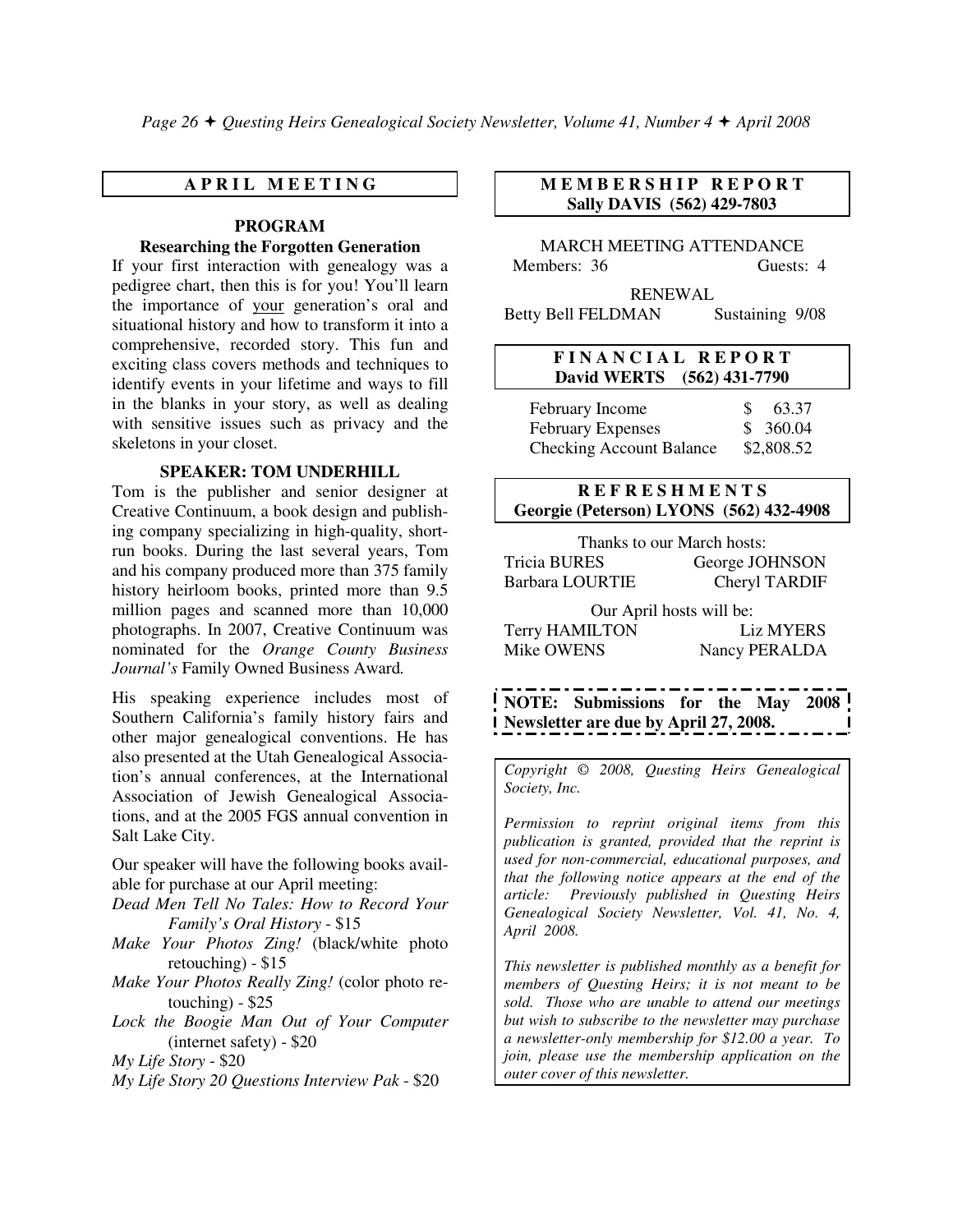#### **AVOIDING ASSUMPTIONS**

#### By Michael John Neill

There are times when we create our own genealogy "brick walls." They are created unintentionally, in some cases slowly over time, but one brick at a time we have made them ourselves. There are several ways one can create a family history problem, one of the easiest ways is to make erroneous assumptions.

You know your ancestors lived. You know they reproduced at least once. You know the mother was present at the birth of any children and that (with potentially a few exceptions) your ancestors are deceased. Virtually everything else you know about your ancestors came from either a piece of paper, someone's mind, or both.

The problem is that sometimes we might have gotten information about our long-deceased ancestors from our own mind. I'm not talking about channeling or talking to spirits. What I am talking about are assumptions we might have made about our ancestor's life even though we never actually met the ancestor. Our assumptions may be completely correct, or they may be completely wrong. If they are completely wrong, they are hindering our research and may be why additional information cannot be located.

This week I am including some assumptions that could be hampering your research. Do not assume the list is complete. Assume that the suggestions listed here may need to be tweaked to fit your own family.

- The couple was married before the birth of a child.
- My ancestors never divorced.
- My ancestor only had one spouse.
- Great-grandpa knew when he was born.
- My ancestor cared about leaving behind accurate information on his overseas origins.
- The husband and wife in the census were the parents of all of the children in the household.
- My ancestor was alive at the time of the census.
- My immigrant ancestor immediately settled in the place where he died. He didn't live anywhere else.
- Grandma would never have moved after Grandpa died.
- A couple in their sixties would never have migrated or immigrated.
- Great-grandpa cared about giving correct and precise information to the records clerk.
- The adults in the household actually answered the census taker's questions.
- My ancestor understood the questions the census taker was asking.
- My ancestor wanted to become a naturalized citizen.
- My ancestor never lied on a government record.
- My transcription of a record is correct.
- I have a copy of the complete record.
- My ancestor never traveled back to his homeland.
- My ancestors were married near where their first child was born.
- I know how to spell my greatgrandmother's maiden name.
- I know how my great-great-grandfather pronounced his name.
- I know where my ancestors were living at the time of the 1850 census.
- I am certain my family had enough money to require an estate settlement.
- The census enumeration, birth certificate, etc. is completely correct.
- The family immigrated together.
- No other family members moved "out west."
- The family tradition is correct.
- The family tradition is incorrect.  *Continued on page 30*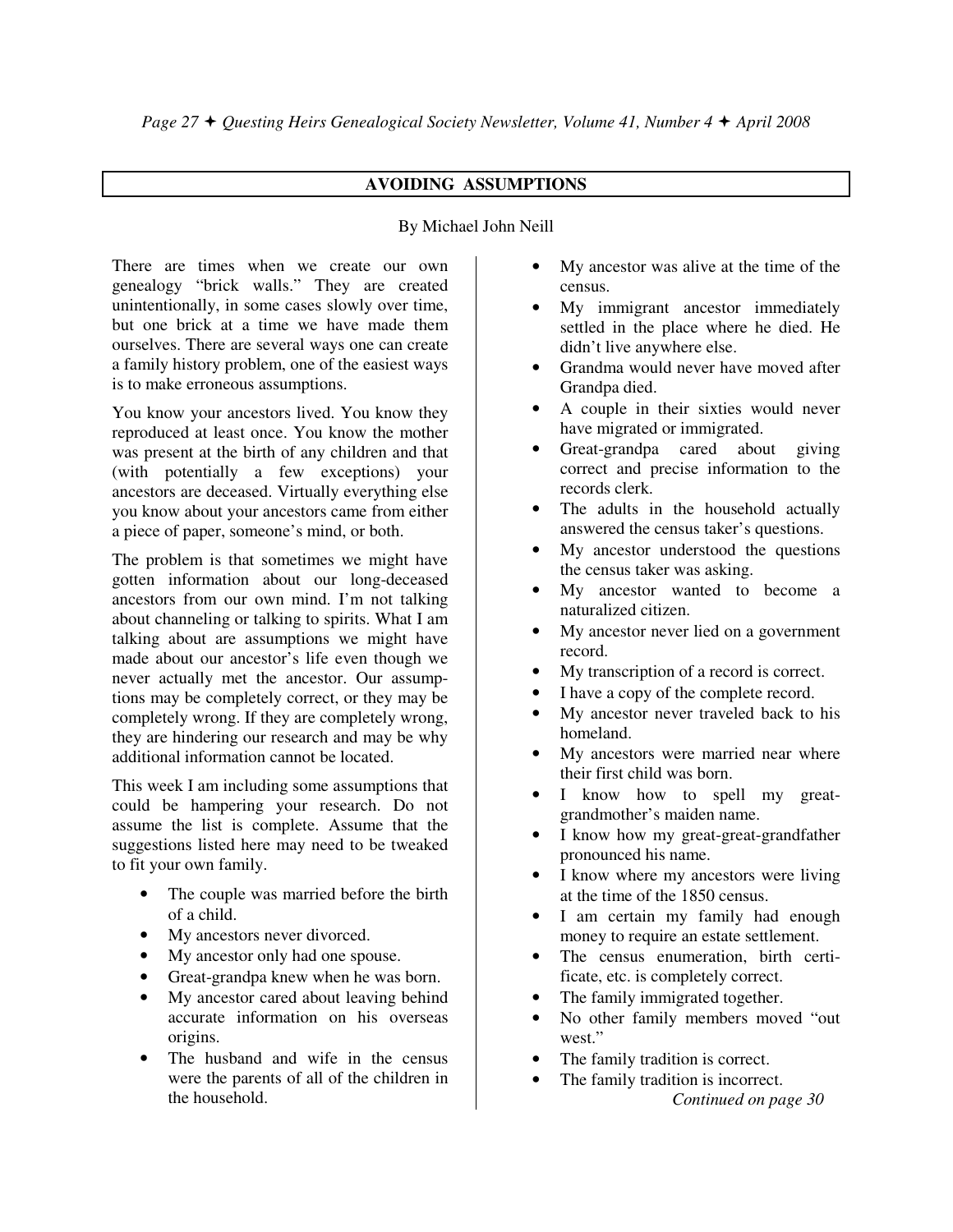#### **QUESTING HEIRS NEWS**

#### **PRESIDENT'S MESSAGE**

Good News! We are getting checks totaling nearly \$100 from the Food 4 Less and Ralphs nonprofit organization programs. As many of you know, by signing in with your Food 4 Less or Ralphs cards when you shop, a percentage of your purchase price goes into our Questing Heirs treasury. It is so wonderful that these companies let us earn extra money this way! If you need help signing up, please let me know.

Twelve people joined us for the tour of the Long Beach Main Library on March 22. Now I'm looking forward to the May 10 tour at the Iacoboni Library, located near the Lakewood Mall. And don't forget to save May 31 for a tour of the Long Beach Historical Society. Both facilities have items that may help us in our research.

The Cemetery Committee will meet at 12:30 p.m. before our next meeting on April 20. Current members on this committee are Jeanette Jones, George and Polly Johnson, Tina Yanis, Laurie Angel, and me. We still have openings for a couple more people; so, join us at that time if you're interested.

Tina Yanis needs help in the kitchen, especially before our meetings. Can you help her? She has been doing a lot on her own.

Do you belong to the DAR or another lineage society? Our society wants to contact the local lineage chapters in the Long Beach area; so, we are asking our members and friends to tell us where they meet and give us a contact name. If you can provide this information, please give me a call.

Happy Hunting!

Liz Myers



#### **VOLUNTEER MONTH** by Paula Stuart Warren

April is National Volunteer Month and…I hope that by April many of us have agreed to begin or continue a volunteer job within a genealogical society. Look at your society's website or newsletter for someone to contact. Societies do not run themselves; many volunteers make them run smoothly. If you don't know what help is needed, just ask. Let me know what volunteer job you have agreed to do, and during April I will let readers know about some of these jobs. Tell me your name, city of residence, and for what society (and locality) you are volunteering. You can e-mail them to me at:

PaulaStuartWarren@gmail.com.

To get you started, think about offering your services for these jobs:

- -Check to see if they need a proofreader.
- - The editor might welcome an article on your genealogical quest or about a library or archive that you have visited.
- - Offer to bring the refreshments for a meeting.
- - Don't live close to a historical or genealogical library? Offer to do indexing from home.
- - Society's publications not completely indexed? Another job that can be done from home.
- - Schedule a time to teach a class on using Ancestry.
- - Promise to be the greeter at monthly meetings for the next six months.
- -Any one of 1,255 other jobs!

*The above was a Tip from the Pros that appeared in*  The Ancestry Weekly Journal *of 10 March 2008. Copyright 2008. The Generations Network, Inc.*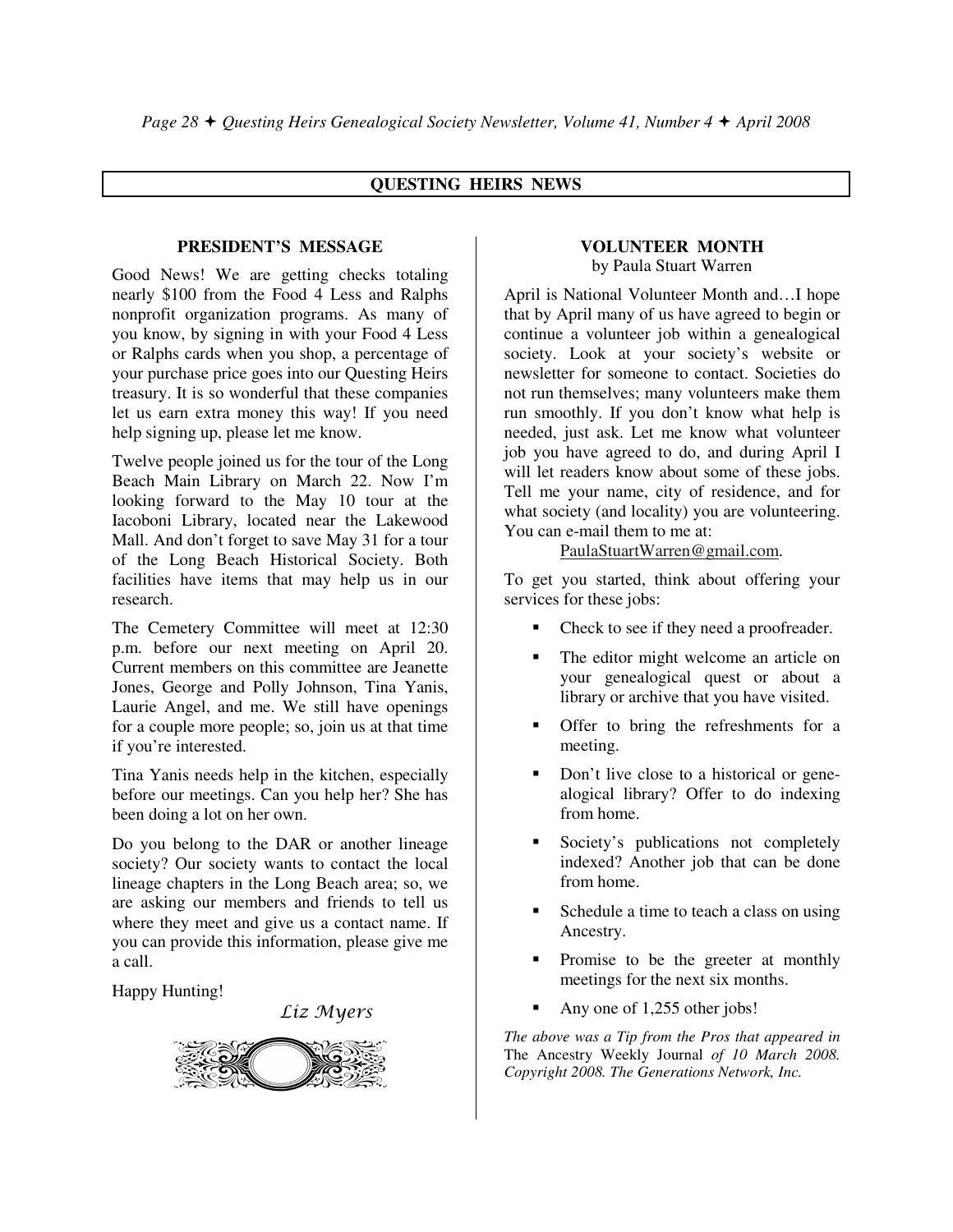#### **M E T H O D S**

#### **NEW BEGINNERS MAGAZINE**

http://www.discoveringfamilyhistory.com

Halvor Moorshead, publisher and editor of *Family Chronicle, Internet Genealogy,* and *History Magazine*, is initiating a new magazine targeted toward genealogical newbies or others who need a refresher course in some particular aspect of genealogy.

Titled *Discovering Family History*, it will be a bi-monthly magazine—the first issue to be May/ June 2008. You can obtain a \$20 special introductory price and download a 56-page preview issue at the website above.

#### **NEED A DAR LOOKUP?** by Glenda Thompson DAR Vice Chairperson VIS Committee

Need a DAR Lookup? Do you think you might have an ancestor who served in the American Revolutionary War (1775-83)? Would you like to know whether your ancestor is listed with the National Society of the Daughters of the American Revolution (NSDAR) in the "Patriot Index"?

A helpful group of organized DAR VIS Volunteers monitor the RootsWeb DAR message board every day and welcome lookup requests or any query. Include your Revolutionary War-era ancestor's first and last name, spouse's name (if known), dates of birth, death, and state of residence when posting your lookup request. You need not be interested in joining the NSDAR to request a lookup. Let us help!

[The DAR message board may be found at] http://boards.ancestry.com/mbexec?htx=board& r=rw&p=topics.organizations.dar.

*The above article previously appeared in RootsWeb Review: 19 Sep 2007, Vol. 10, No. 38.* 

#### **GUIDE FOR FINLAND RESEARCH**

On 21 February FamilySearch announced the release of a free new research tool that will help those with Finnish roots to find their ancestors. The research guide, *Finding Records of Your* 

*Ancestors, Finland, Before 1900,* features easyto-follow, step-by-step instructions, colorful graphics, and tear-out worksheets.

In an inviting workbook style, the guide will show users which records to search, what to look for, and what tools to use. It colorfully outlines the steps and tools needed to navigate Finnish records to find ancestors. Users will learn where to start, how to find and use Finnish records, and what unique elements to look for in the records.

This guide is the latest addition to the popular series of free online publications and completes the set of guides for the Nordic countries. Other guides available include African American, France, Iceland, Italy, Jewish, and Mexico.

*Finding Records of Your Ancestors, Finland*, can be viewed and printed for free online at FamilySearch.org.

*To read the entire announcement, go to the Family Search website, click on Site Map and then "What's New."* 

#### **SCAN CENSUS ENTRIES BY AGE OR BIRTHPLACE**  by Elsie Kay

If you have an index entry for someone in the census, and the entry lists his age, you may find him most quickly by looking down the "age" column. If you look for him in the "name" column, you will have to decipher the names of up to 100 people. But if you look in the "age" column, you probably will find only a few matches, and can then check the names to find the right individual. The same is true if you know that the man for whom you are searching was born in a state or country that most people in his neighborhood were not—for example, a man born in Minnesota but living in Iowa. You may be able to find him fastest by looking at the "Place of birth" column to find him. This is also a useful tactic if you have no option but to go through an entire county looking for someone.

*A Quick Tip from* The Ancestry Weekly Journal *of 14 Jan 2008. Copyright 2008. The Generations Network.*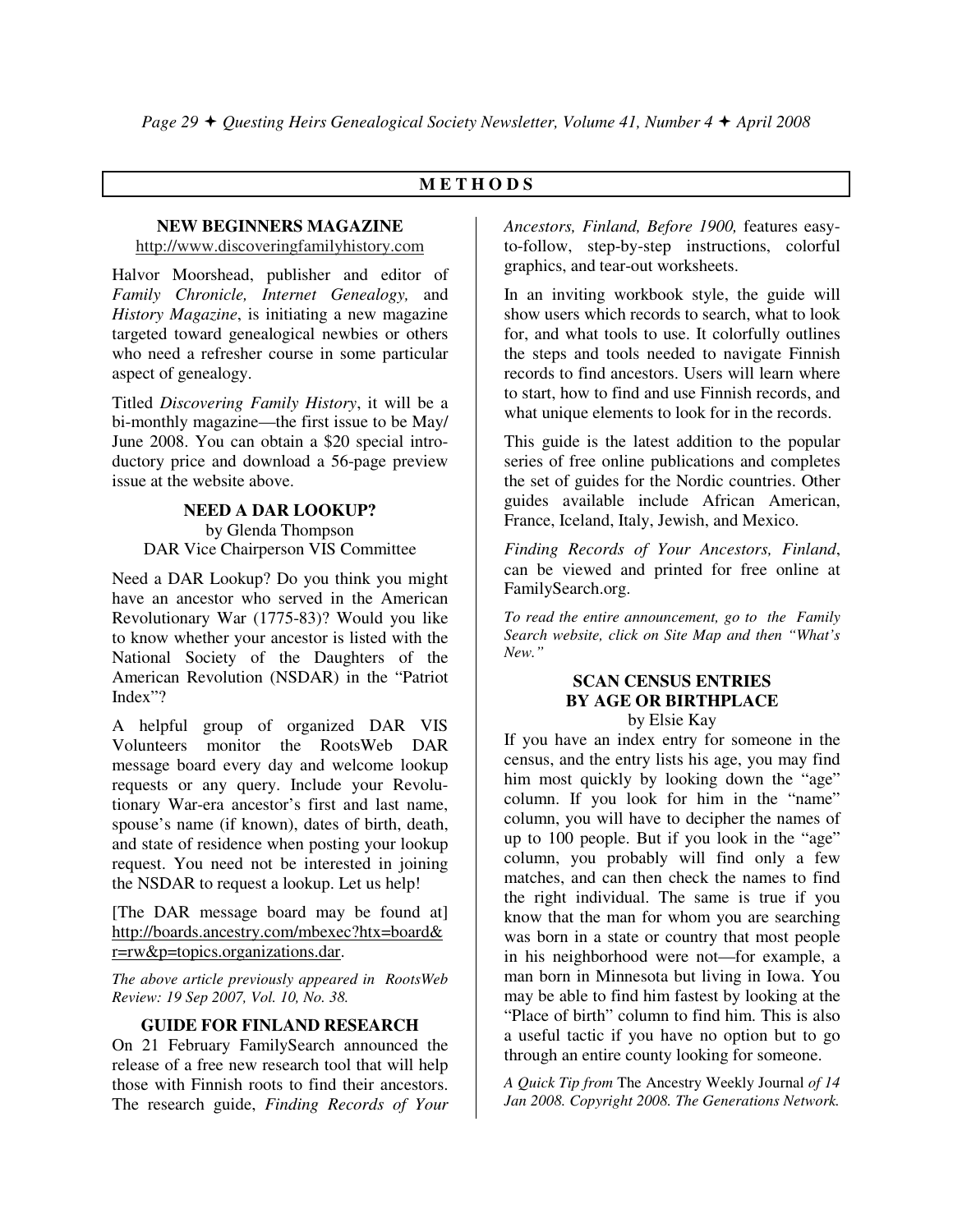#### **O F I N T E R E S T**

#### **ORANGE RFHC ON THE WEB**

http://www.orangefhc.info

The Orange Regional Family History Center now has a website that allows you to:

- $\triangleright$  Check its hours,
- $\triangleright$  Find directions to the Center,
- > Search its collections,
- > Check schedules of upcoming classes,
- Determine available physical resources,
- $\triangleright$  See a list of executive staff members.

In order to search for the availability of a particular microfilm or microfiche at the Center, you must first know its number in the Family History Library Catalog. You can find the number at www.FamilySearch.org and then return to the Orange RFHC's site.

#### **NARA PASSENGER LISTS**

http://aad.archives.gov/aad/index.jsp

The National Archives and Records Administration has made available at the above website 5.2 million records of some passengers who arrived at the ports of Baltimore, Boston, New Orleans, New York, and Philadelphia in the last half of the  $19<sup>th</sup>$  century. The data files relate to Germans immigrating from 1850-1897, Italians from 1855-1900, and Russians from 1834-1897.

To search:

- 1. Click on "passenger lists."
- 2. Then search in the ethnic group you're interested in.
- 3. First search the "Passenger Data File" for the name you're seeking. (Clicking on the page icon at the left of the listing will give you more information about that passenger.)
- 4. Then click on the "Manifest Header Data File" to find information on the ship, port of departure and date of arrival.

Steve Morse (http://stevemorse.org) has already created tools to make searching these passenger lists easier.

#### **NEW 1900 CENSUS INDEX**

The 1900 census index created by volunteers has been completed and will soon be available for searching free at the familysearch.org website. In preparing this index, two people worked on each page. Then if there were any disagreements in their interpretations of the data, an arbitrator did a third reading and made the final decision.

So, if you haven't been able to locate some of your ancestors with the help of the indexes already online, perhaps you'll have better luck with this one when it becomes available.

## $\mathbb{Z}$  and  $\mathbb{Z}$

**Avoiding Assumptions** – *Continued from p. 27*  It is necessary to make assumptions in genealogical research, if for no other reason than to give our research a place from which to start. However, we need to make sure that our assumptions stay in the "land of assumptions" and do not cross over into the "land of fact." Once an assumption becomes a fact it is difficult to go back.

Ask yourself the question: *"What do I think I know that I cannot prove?"* 

What you cannot prove may be correct, but it should not run counter to the facts. If it violates common practices and tendencies, make sure you make a note of the cause for that deviation. And remember, if the laws of physics or biology have to be violated for the details to fit, something is wrong somewhere.

Your assumptions may be tying you up. Cut a few loose and see where your research goes.

*This article appeared in* The Ancestry Weekly Journal *of 31 Dec 2007. Copyright 2007 by The Generations Network, Inc.* 

**Our Aging Nation** - People 65 and older. 2005: 36.8 million 1967: 19.1 million 1915: 4.5 million  *U. S. Census Bureau, Special Edition*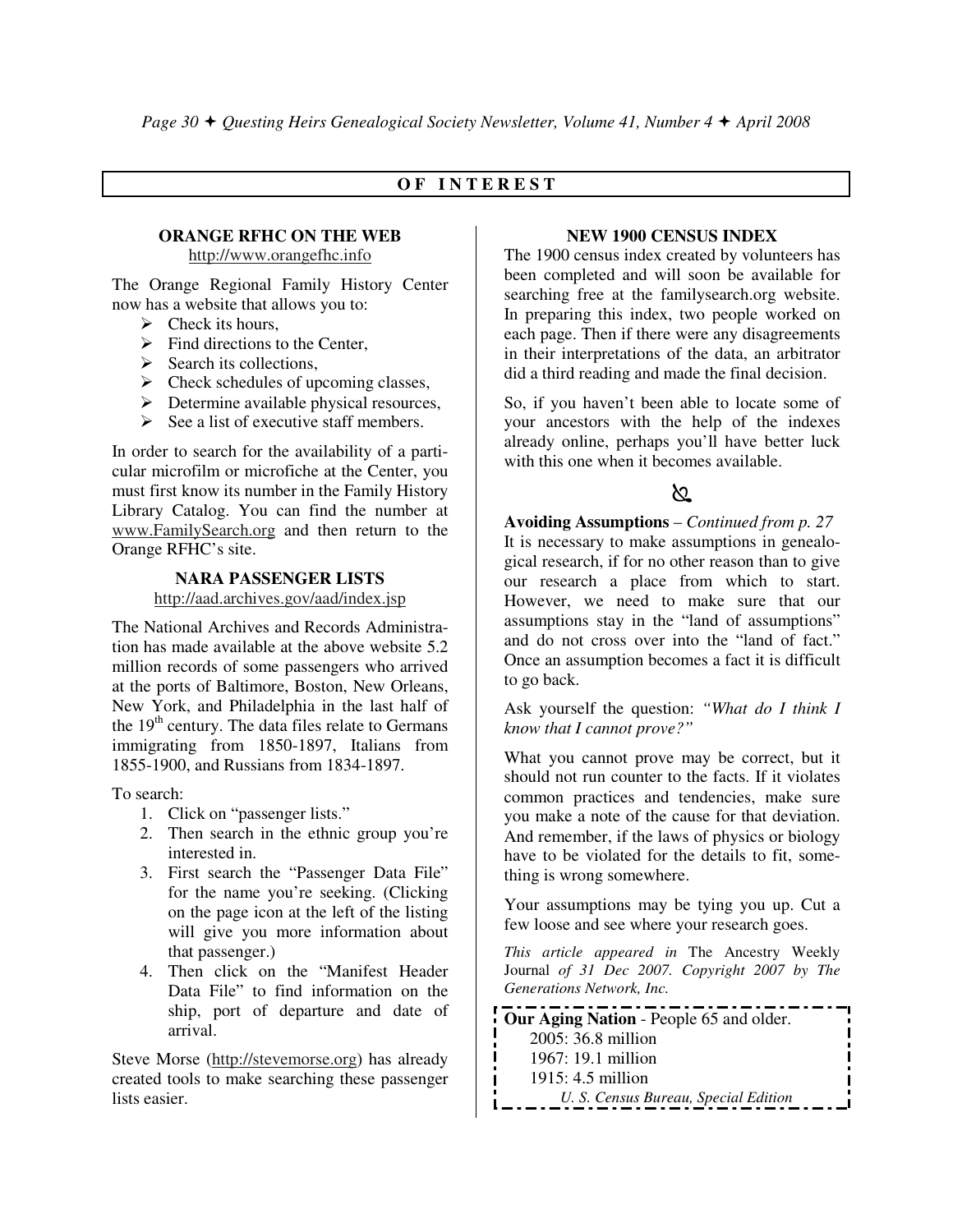### **A C T I O N I T E M S**

#### **SAVE GINA**

GINA is an acronym for "The Genetic Information and Non-Discrimination Act." This bill protects individuals against discrimination based on their genetic information when it comes to health insurance and employment. It was passed in the U.S. House of Representatives on March 5, 2008; however, Senator Tom Coburn of Oklahoma has placed a "hold" on the bill to stall it from being voted on in the Senate.

You can help move the bill along by writing to your state senators (either by e-mail or snailmail) requesting that the hold be removed and that they support GINA. You can also contact Harry Reid, the Senate Majority Leader, asking that he force the bill to the floor for a vote. You might even let Senator Coburn know what you think of his hold.

Locate senators' contact information at: http://www.senate.gov/general/contact\_informat ion/senators\_cfm.cfm

Sample scripts are at: http://www.geneticalliance.org/alert7

#### **RECORD ACCESS PROBLEMS**

The Freedom of Information concept is slowly being eroded, and it is having a huge impact on finding ancestors and living cousins.

Associated Press writer Robert Tanner wrote "that states have steadily limited the public's access to government information since the Sept. 11, 2001, terrorist attacks. A new Associated Press analysis of laws in all 50 states has found Legislatures have passed more than 1,000 laws changing access to information, approving more than twice as many measures that restrict information as laws that open government books.

In statehouse battles, the issue has pitted advocates of government openness—including journalists and civil liberties groups—against lawmakers and others who worry that public information could be misused, whether it's by terrorists or by computer hackers hoping to use

your credit cards. Security concerns typically won out.

While fear of another terrorist attack drove many new proposals, it wasn't the only motivator. Concerns about identity theft, medical privacy and the vulnerability of computerized records have sparked many pieces of legislation, too."

That is why the Records Preservation and Access Committee (RPAC) is so important to all of us looking for relatives. We must be aware of what is going on, and contact the legislatures and tell them how important this information is to all of us!!!

#### **Pennsylvania**

On February 14 Governor Rendell signed into law a bill overhauling the state's existing open records law. Although this is an improvement, there are still two dozen categories of information that remain restricted for privacy or safety purposes. They include the death records discussed in last month's newsletter.

Please contact Governor Rendell to let him know that it is important to make death records that are more than 50 years old available to the public. See our February issue for contact info.

#### **Vermont**

House Bill H397 and Senate Bill S319 call for the redaction of Social Security numbers and causes of death from Vermont death certificates. You can see a letter from RPAC to Rep. William J. Lippert, Chair of the Judiciary Committee at http://www.fgs.org/rpac/pdf/VermontHB397-

RPAC-31Jan 2008.pdf. Representative Lippert's address is given in the letter.

#### **California**

Senate Bill 471 requires an authorized person requesting a certified copy of a birth or death record to provide valid identification (Driver's License, ID card or passport). Currently it is only necessary to swear under penalty of perjury that you are authorized to receive the record. *Information above forwarded by Liz Myers from a Federation of Genealogical Societies posting.*